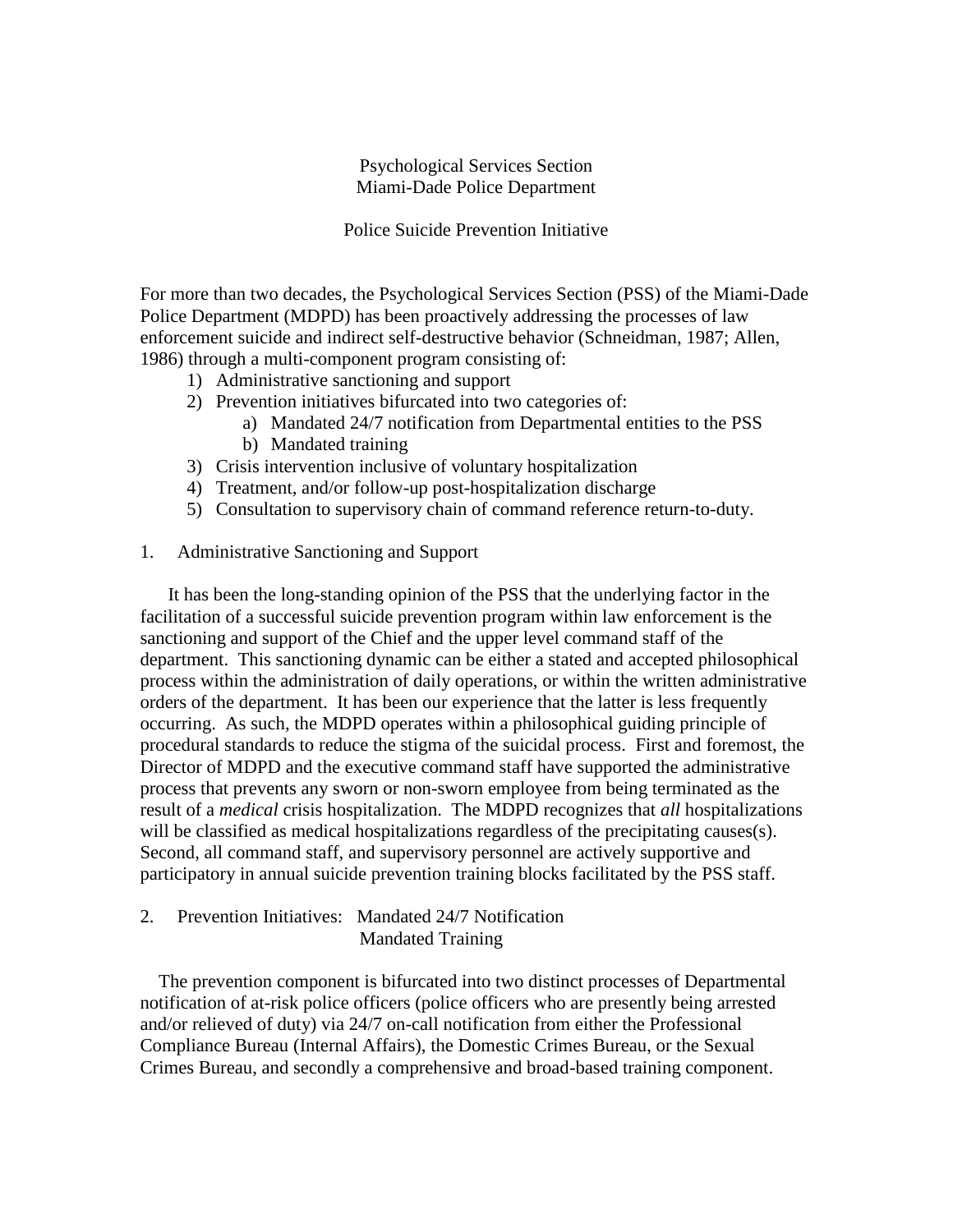From the inception of its suicide prevention program, the PSS has conceptualized suicide as a problem solving behavior. Specifically within law enforcement, this problem solving behavior is most often of rapid onset aimed at the preservation of a threatened self-image. A police officer rapidly cycles from embarrassment to humiliation and suicide is seen as a means to avoid the loss of identity as a police officer. Thus, the PSS has established a system of notification on a 24/7 basis in which the Departmental entity is tasked with either the arrest or relief of duty of said police officer will as soon as is appropriate, notify the PSS staff either directly or via the Communications Bureau Shift Commander to respond immediately to the location of that affected police officer. Typically, the entities involved are individual districts and bureaus, the Professional Compliance Bureau, the Domestic Crimes Bureau, and the Sexual Crimes Bureau. The PSS consistently communicates with the command staffs of these entities to re-emphasize the importance of this call-out procedure. Once notified, one or two members of the PSS staff will respond and initiate a suicide risk assessment of the police officer. If the police officer is found to be at risk, the receiving jail facility will be notified and risk precautions will be immediately established. If the police officer is found to be presently not at risk, family members and/or established friends will be contacted to meet the affected police officer upon his/her release from jail to establish direct, supportive contact. Such direct contact with family and/or friends is critical in the short-term intervention to prevent any suicidal actions.

 The second prong of the prevention initiative is the facilitation of training blocks within the MDPD (see course syllabus). These training blocks have a duration of 30-60 minutes and are mandated for all Departmental sworn officers inclusive of; Police Officer Trainees at the Departmental Training Academy, *every* in-service training block (regardless of the overall topical area to be presented) facilitated by the PSS, annual inservice training, all First Line Supervision training, and command staff annual training. The content of all training blocks are nearly identical except for the focus of the presentation which is directed toward the *positional status* of the attendees within the Departmental organizational structure. The emphasis of the training is upon *core philosophical and intervention concepts.* The initial core philosophical dynamic to be discussed is the Departmental position that no employee will be at risk of losing their job if they are hospitalized under a medical crisis hospitalization. A second core concept is that suicide is a problem-solving behavior typically aimed at the preservation of a threatened self-image (concept of embarrassment and humiliation). A final overview point within this section is the production of a metaphorical comparison of suicide intervention with a police officer as nearly identical to an "officer needs assistance" backup response when working on road patrol. The training block didactic content consists of the dynamics of suicide, the 10 commonalities of suicide (Schneidman, 1985, 1986, 1990b), suicide risk variables, clinical correlates of suicide, the deadly impact of utilizing euphemisms, the suicidal paradox, the differences between suicide attempters and suicide completers, effective strategies to incorporate with at-risk police officers, and finally the various Departmental interventions procedures to utilize with at-risk police officers (inclusive of PSS involvement).